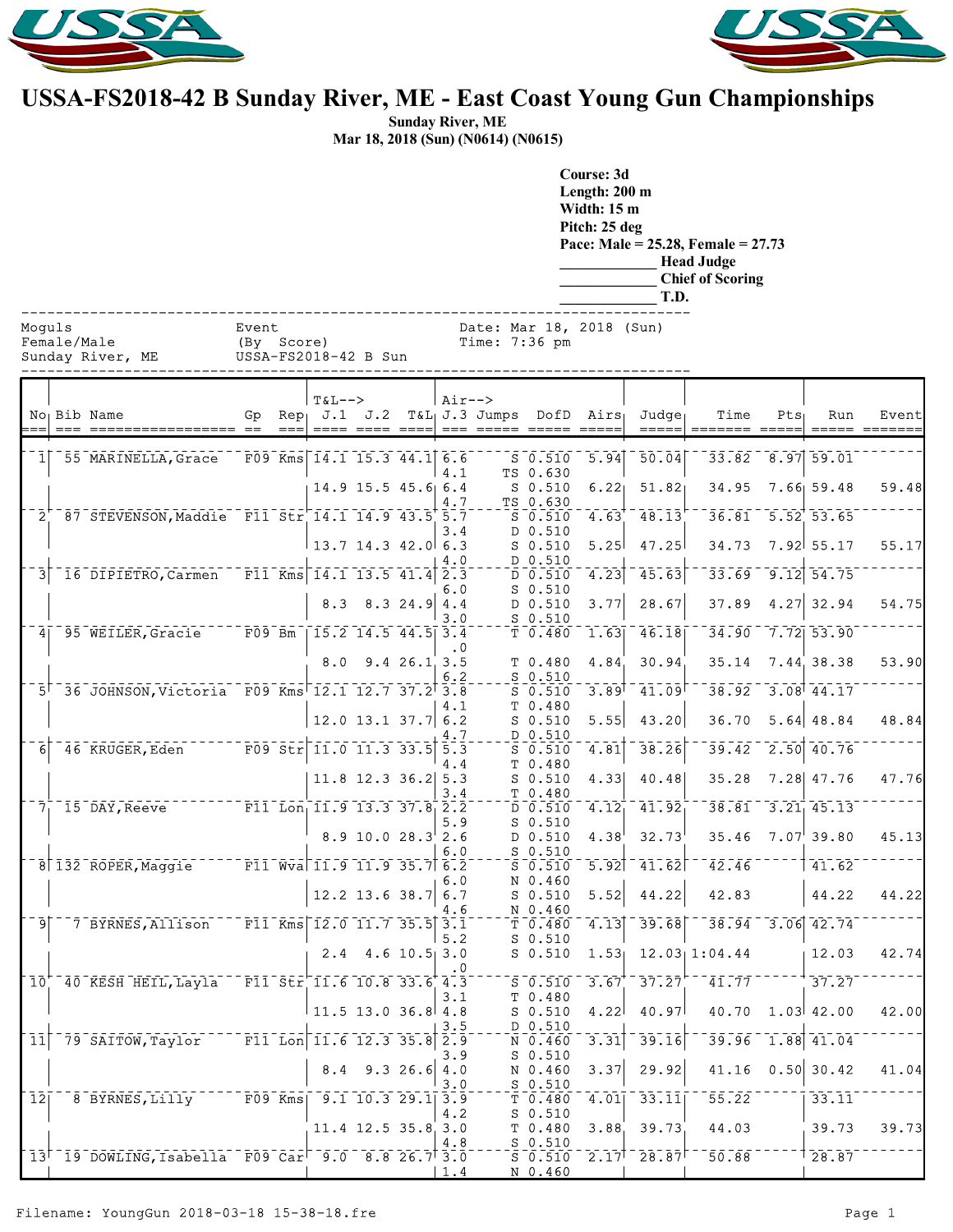Moguls Event Date: Mar 18, 2018 (Sun)

|                  |                                                                                    |                                                |      | $T&L-->$                                                                                  |                                                   |                             | $Air--$          |               |                               |                   |                                       |                                                      |              |                 |       |
|------------------|------------------------------------------------------------------------------------|------------------------------------------------|------|-------------------------------------------------------------------------------------------|---------------------------------------------------|-----------------------------|------------------|---------------|-------------------------------|-------------------|---------------------------------------|------------------------------------------------------|--------------|-----------------|-------|
|                  | No Bib Name<br>=== =========                                                       | Gp.                                            | $==$ | Rep $J.1$ $J.2$                                                                           | ==== ==== ====                                    |                             | $== =$           | T&L J.3 Jumps | DofD                          | Airs              | Judgel                                | Time<br>== ===                                       | Pts<br>===== | Run             | Event |
|                  |                                                                                    |                                                |      |                                                                                           | 11.4 12.4 35.7                                    |                             | 4.0              |               | $S_0.510$                     | 3.97              | 39.67                                 | 46.16                                                |              | 39.67           | 39.67 |
| 14               | 69 PETERSEN, Reese                                                                 |                                                |      | $F09$ Kms 11.5 10.7 33.3 4.2                                                              |                                                   |                             | 4.2              |               | N 0.460<br>D 0.510            | $\overline{5.71}$ | 39.01                                 | 44.23                                                |              | 39.01           |       |
|                  |                                                                                    |                                                |      | 0.1                                                                                       |                                                   | $0.1 \quad 0.31$ 2.0        | 7.0              |               | $S$ 0.510<br>D 0.510          | 2.55              | 2.85                                  | 49.68                                                |              | 2.85            | 39.01 |
|                  |                                                                                    |                                                |      |                                                                                           |                                                   |                             | 3.0              |               | $S$ 0.510                     |                   |                                       |                                                      |              |                 |       |
|                  | 15 93 VICKERS, Abigail                                                             |                                                |      | $-$ F11 Hmt 12.1 11.3 35.1 4.3                                                            |                                                   |                             | 3.5              |               | T 0.480<br>$S$ 0.510          | 3.84              | 38.94                                 | 46.50                                                |              | 38.94           |       |
|                  |                                                                                    |                                                |      | 8.5                                                                                       |                                                   | 9.426.82.8                  | 3.0              |               | T 0.480<br>$S$ 0.510          | 2.87              | 29.72                                 | 45.60                                                |              | 29.72           | 38.94 |
| 16               | 54 MAILLOUX, Kristen F11 Spe 10.4 10.9 32.0                                        |                                                |      |                                                                                           |                                                   |                             | 2.2              |               | D 0.510                       | 3.42              | 35.37                                 | 54.05                                                |              | 35.37           |       |
|                  |                                                                                    |                                                |      |                                                                                           | $11.2$ 12.3 35.3                                  |                             | 5.0<br>3.1       |               | N 0.460<br>D 0.510            | 3.26              | 38.51                                 | 46.63                                                |              | 38.51           | 38.51 |
|                  | 17 96 WOODROW, Caitlin                                                             |                                                |      | $-$ F11 Hmt $9.4$ 10.4 29.7                                                               |                                                   |                             | 3.3<br>2.0       |               | $S$ 0.510<br>T 0.480          | $\overline{2.03}$ | 31.73                                 | 50.83                                                |              | 31.73           |       |
|                  |                                                                                    |                                                |      |                                                                                           |                                                   |                             | 2.1              |               | $S$ 0.510                     |                   |                                       |                                                      |              |                 |       |
|                  |                                                                                    |                                                |      |                                                                                           | 11.2 12.5 35.5 2.0                                |                             | 2.0              |               | T 0.480<br>$S_0.510$          | 1.98              | 37.53                                 | 47.86                                                |              | 37.53           | 37.53 |
|                  | $18^{-64}$ NUNEZ ALVAREZ, Sky F11 Msn 10.8 9.9 31.1 6.2                            |                                                |      |                                                                                           |                                                   |                             | 3.0              |               | $S$ 0.510<br>N 0.460          | $\overline{4.54}$ | 35.59                                 | $\frac{1}{40.36}$ $\frac{1}{1.42}$ $\frac{1}{37.01}$ |              |                 |       |
|                  |                                                                                    |                                                |      |                                                                                           | $0.1 \quad 0.1 \quad 0.3 \mid 3.0$                |                             |                  |               | $S$ 0.510                     | 1.53              |                                       | $1.83$ 1:11.29                                       |              | 1.83            | 37.01 |
|                  | $\overline{19}$ $\overline{85}$ $\overline{S}$ MITH, Jocelyn                       | $\overline{F11}$ Lon $\overline{]}$            |      |                                                                                           | $\begin{bmatrix} 9.8 & 11.5 & 32.0 \end{bmatrix}$ |                             | . 0<br>3.7       |               | T 0.480                       | 3.81              | 35.76                                 | 45.78                                                |              | 35.76           |       |
|                  |                                                                                    |                                                |      |                                                                                           | $9.4$ 10.3 29.6 3.8                               |                             | 4.0              |               | $S_0.510$<br>$S$ 0.510        | 3.49              | 33.04                                 | 46.06                                                |              | 33.04           | 35.76 |
|                  |                                                                                    |                                                |      |                                                                                           |                                                   |                             | 3.4              |               | N 0.460                       |                   |                                       |                                                      |              |                 |       |
| $\overline{20}$  | 57 MCCLURE, Rayne                                                                  |                                                |      | $\overline{F11}$ Lon <sub>1</sub> 1.5 3.1 6.9 5.3                                         |                                                   |                             | 1.7              |               | T 0.480<br>$S_0.510$          | 3.40              | 10.30                                 | 49.31                                                |              | 10.30           |       |
|                  |                                                                                    |                                                |      |                                                                                           | $10.5$ 11.1 32.4 1.0                              |                             | 2.4              |               | T 0.480<br>$S$ 0.510          | 1.70              | 34.10                                 | 41.05                                                |              | $0.62^{1}34.72$ | 34.72 |
|                  | $21^\circ$ 66 PALEY, Leah                                                          |                                                |      | $\overline{F11}$ Str $\overline{8.4}$ 7.8 24.3 2.1                                        |                                                   |                             |                  |               | N 0.460                       | 1.44              | $\overline{25.74}$                    | 50.34                                                |              | 25.74           |       |
|                  |                                                                                    |                                                |      |                                                                                           | $10.8$ 10.4 31.8                                  |                             | 1.0<br>2.2       |               | T 0.480<br>N 0.460            | 1.01              | 32.81                                 | 48.51                                                |              | 32.81           | 32.81 |
| 22               | 47 KUTZEN, Claire                                                                  |                                                |      | $\texttt{F11}$ Gsr $\texttt{8.1}$                                                         |                                                   | 9.025.7                     | . 0<br>4.0       |               | N 0.460                       | 3.77              | 29.42                                 | 43.22                                                |              | 29.42           |       |
|                  |                                                                                    |                                                |      | 8.3                                                                                       |                                                   | 9.626.811.6                 | 3.8              |               | $S$ 0.510<br>N 0.460          | 1.75              | 28.60                                 | 45.27                                                |              | 28.60           | 29.42 |
|                  |                                                                                    |                                                |      |                                                                                           |                                                   |                             | 2.0              |               | $S_0.510$                     |                   |                                       |                                                      |              |                 |       |
|                  | 23 72 RILEY, Samantha                                                              | $ \overline{{\tt F11}}$ $\overline{{\tt Str}}$ |      | $\overline{5.6}$                                                                          |                                                   | $5.2$ 16.2 3.0              | 2.6              |               | $S$ 0.510<br>N 0.460          | 2.72              | 18.92                                 | 49.80                                                |              | 18.92           |       |
|                  |                                                                                    |                                                |      | 8.8                                                                                       |                                                   | $9.026.7$ 2.9               | 2.0              |               | $S$ 0.510<br>N 0.460          | 2.39              | 29.09                                 | 49.69                                                |              | 29.09           | 29.09 |
| $\bar{2}\bar{4}$ | $-75$ ROSE, Celia                                                                  |                                                |      | $-$ F09 Car $-$ 0.6 $-$ 2.1 $-$ 4.1                                                       |                                                   |                             | 2.8              |               | $S$ 0.510                     | 2.57              | 6.62                                  | 50.18                                                |              | 6.62            |       |
|                  |                                                                                    |                                                |      |                                                                                           | $7.2$ 8.9 24.2                                    |                             | 2.5<br>1.9       |               | N 0.460<br>$S$ 0.510          | 2.29              | 26.44                                 | 44.48                                                |              | 26.44           | 26.44 |
|                  | 25 88 STEVENSON, Sammie F09 Str 3.6 1.7 7.9 1.7                                    |                                                |      |                                                                                           |                                                   |                             | 2.9              |               | N 0.460<br>T 0.480            |                   | $\overline{1.50}$ $\overline{9.45}$   | 56.37                                                |              | 9.45            |       |
|                  |                                                                                    |                                                |      |                                                                                           |                                                   |                             | 1.5              |               | N 0.460                       |                   |                                       |                                                      |              |                 |       |
|                  |                                                                                    |                                                |      | 8.3                                                                                       |                                                   | $8.6$ 25.3 1.8              | . 0              |               | N 0.460                       | 0.82              | 26.17                                 | 57.66                                                |              | 26.17           | 26.17 |
|                  | 26 <sup><math>-27</math></sup> HICKS, Kennedy F11 Car <sup>-7.3</sup> 7.6 22.3 4.8 |                                                |      |                                                                                           |                                                   |                             | 2.4              |               | $S = 0.510$<br>T 0.480        |                   | $3.59$ <sup>1-</sup> 25.94            | 143.83                                               |              | 25.94           |       |
|                  |                                                                                    |                                                |      | 6.0                                                                                       |                                                   | $7.3$ 20.0 6.0              |                  |               | $S_0.510$                     | 5.46              | 25.41                                 | 43.03                                                |              | 25.41           | 25.94 |
| $\overline{27}$  | 77 ROTHBERG, Olivia                                                                | $^{-}$ $\bar{F}$ 09 $\bar{K}$ ms $\vert$       |      | 7.3                                                                                       | 7.321.9                                           |                             | 5.0<br>2.0       |               | T 0.480<br>T <sub>0.480</sub> | $\overline{2.69}$ | 24.59                                 | 46.93                                                |              | 24.59           |       |
|                  |                                                                                    |                                                |      | 2.9                                                                                       |                                                   | $4.1$ 10.5 2.2              | 3.4              |               | $S$ 0.510<br>N 0.460          | 2.33              | 12.83                                 | 55.79                                                |              | 12.83           | 24.59 |
|                  |                                                                                    |                                                |      |                                                                                           |                                                   |                             | 2.6              |               | $S_0.510$                     |                   |                                       |                                                      |              |                 |       |
|                  | 28 22 FLYNN, Molly F09 Lon, 6.1 7.4 20.3 2.3                                       |                                                |      |                                                                                           |                                                   |                             | 1.7              |               | $S_0.510$<br>N 0.460          | $\overline{1.95}$ | $\bar{2}\bar{2}\bar{2}\bar{2}\bar{0}$ | 53.59                                                |              | 22.20           |       |
|                  |                                                                                    |                                                |      | 1.5                                                                                       |                                                   | $2.4$ 5.8 $2.0$             | 2.3              |               | $S_0.510$<br>N 0.460          | 2.07              | $7.92^{\circ}$                        | 56.58                                                |              | 7.92            | 22.20 |
|                  | 29 67 PERKINS, Evelyn                                                              |                                                |      | $\overline{F11}$ Kms $\overline{4.0}$ $\overline{6.3}$ $\overline{15.5}$ $\overline{4.3}$ |                                                   |                             |                  |               | $N = 0.460$                   |                   | $-4.01$ <sup>-</sup> 19.46            | $\overline{46.28}$                                   |              | 19.46           |       |
|                  |                                                                                    |                                                |      | 0.1                                                                                       |                                                   | $0.1 \quad 0.3 \,   \, 2.7$ | 4.0              |               | $S_0.510$<br>N 0.460          | 1.24              | 1.54                                  | (none)                                               |              | 1.54            | 19.46 |
|                  | 30 30 HOLMES, Sydney F11 Wva 4.1                                                   |                                                |      |                                                                                           |                                                   | $4.5$ 12.9                  | $\cdot$ 0<br>1.9 |               | $S - 0.510$                   | 1.65              |                                       | $\overline{14.55}$ $\overline{1:01.28}$              |              | 14.55           |       |
|                  |                                                                                    |                                                |      |                                                                                           |                                                   |                             | 1.5              |               | N 0.460                       |                   |                                       |                                                      |              | 15.91           | 15.91 |
|                  |                                                                                    |                                                |      |                                                                                           | 4.5 5.8 $15.5$ 1.0                                |                             | $\cdot$ 0        |               |                               |                   |                                       | N $0.460$ $0.46$ $15.91$ 56.45                       |              |                 |       |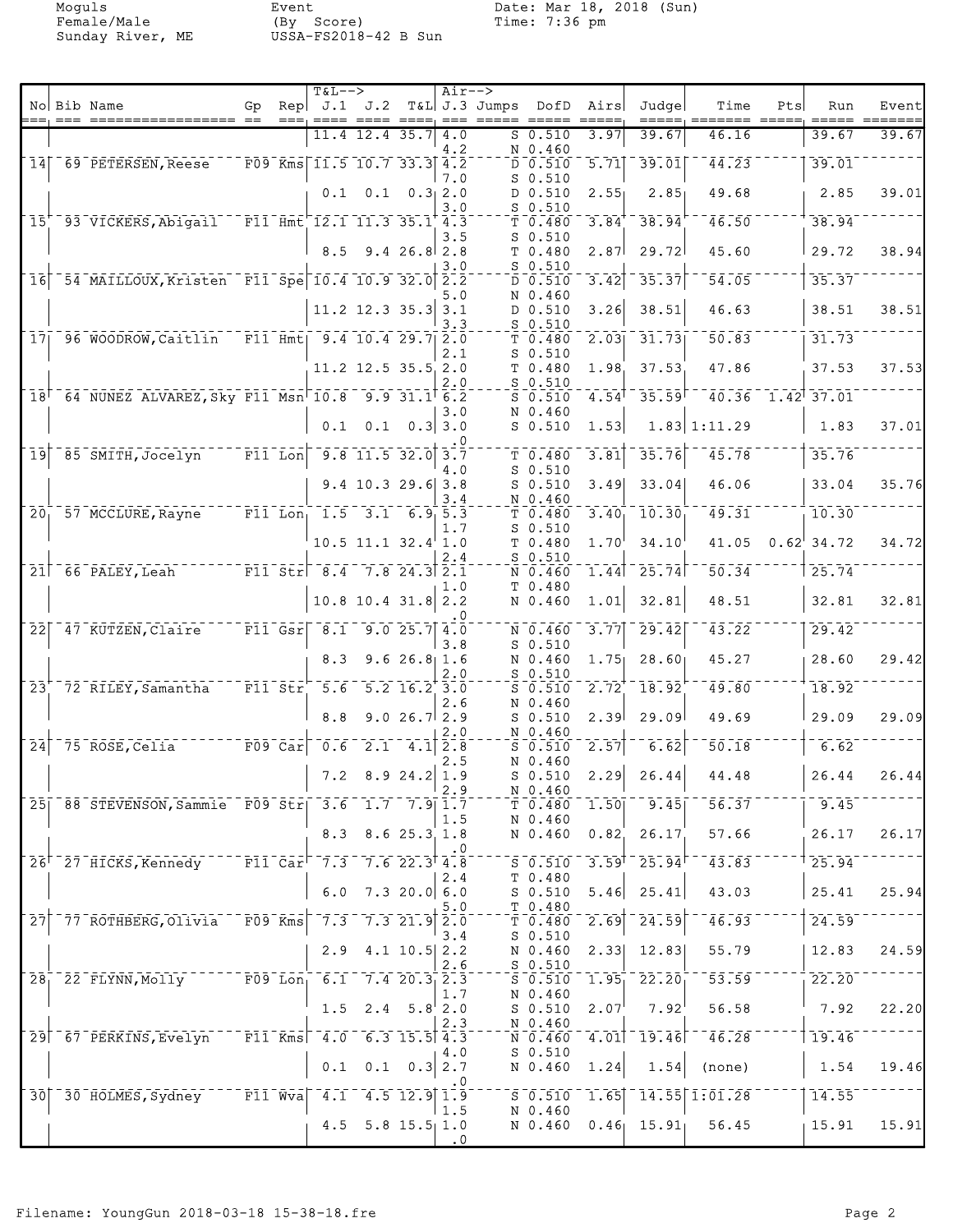Moguls Event Date: Mar 18, 2018 (Sun)

| No Bib Name<br>Rep $J.1$ $J.2$<br>T&L J.3 Jumps DofD<br>Time<br>Gp<br>Airs<br>Judgel<br>Pts<br>Run<br>$=$ $=$ $=$ $=$ $=$ $=$ $=$<br>F11 Wva<br>$0.1 \quad 0.3 \, 1.4$<br>$S_0.510$<br>1.17<br>14 CRAGG, Reid<br>0.1<br>1.47<br>1:11.92<br>1.47<br>31 <br>1.0<br>N 0.460<br>$5.5$ 14.3 1.0<br>$14.96$ 1:11.25<br>4.0<br>N 0.460<br>0.71<br>14.96<br>$S$ 0.510<br>.5<br>32   90 TEODORESCU, Violet F11 Kms   0.1 1.4 2.3 2.7<br>$3.97$ <sup>---</sup><br>44.83<br>$-3.97$<br>1.72<br>N 0.460<br>T 0.480<br>1.0<br>47.57<br>14.39<br>4.5<br>$4.3$ 13.2 2.6<br>N 0.460<br>14.39<br>1.19<br>. 0<br>$3.69$ 1:17.99<br>$-3.69$<br>33 49 LARUSCH, E11a F09 Hv 0.8 0.1 1.4 2.7<br>2.34<br>N 0.460<br>2.3<br>T 0.480<br>$12.67$ 1:28.81<br>12.67<br>3.4<br>$4.4$ 11.7 1.0<br>$S_0.510$<br>0.97<br>N 0.460<br>1.0<br>780 SCHAFFNER, Olivia F11 Hv 70.1 0.1 0.3 1.8<br>$1.90$ $1.22.50$<br>$\overline{1.90}$<br>1.60<br>34<br>$S$ 0.510<br>1.5<br>N 0.460<br>$S$ 0.510<br>0.71<br>8.06 1:07.78<br>  8.06<br>$2.7 \quad 2.2$<br>$7.4$ . 5<br>N 0.460<br>1.0<br>$\overline{$ M11 Car 15.2 14.1 43.9 7.2<br>$32.89 - 6.36$ 55.61<br>$-48$ LANDRY, Gabe<br>$\overline{5.30}$<br>49.25<br>$5 - 0.410$<br>6.2<br>T 0.380<br>31.82 7.72 59.41<br>$S_0.410$<br>5.94<br>51.69<br>15.1 15.4 45.8 7.8<br>5.2<br>TS 0.530<br>$\overline{29.84}$ 10.22 51.74<br>$\overline{M11}$ Bm $\overline{12.6}$ 12.3 37.3 6.4<br>$\overline{41.52}$<br>4.17<br>2 21 FLYNN, Brayden<br>$S_0.410$<br>X 0.410<br>3.8<br>13.6 14.7 42.4 4.8<br>46.58<br>$29.85$ $10.21$ 56.79<br>$S_0.410$<br>4.13<br>$X_0.410$<br>5.3<br>3 50 LEWIS, Camden M11 Gsr 11.3 12.3 35.4 5.1<br>$34.91 - 3.81$ 43.75<br>39.94<br>4.54<br>S <sub>0.410</sub><br>3 0.700<br>3.5<br>34.02<br>$4.93 \vert 53.81$<br>$14.4$ 14.6 43.5 4.0<br>5.38<br>48.88<br>3 0.700<br>6.3<br>$S_0.410$<br>$30.07 - 9.93$ 51.85<br>$-35$ JOHNSON, Gabriel M11 Kms 12.8 12.2 37.5 5.0<br>4.42<br>41.92<br>$S$ 0.410<br>4<br>X 0.410<br>5.8<br>$9.69$ 49.65<br>12.0 11.5 35.3 6.3<br>4.71<br>39.96<br>30.26<br>$S_0.410$<br>5.2<br>X 0.410<br>$ \overline{M11}$ Bm<br>$12.3$ 13.8 39.2 1.9<br>40.74<br>$32.88$ 6.37 47.11<br>$5+$ 45 KOTALIK, Andrew<br>1.59<br>K 0.410<br>$D_0.410$<br>2.0<br>$13.9$ 14.4 42.5 1.5<br>32.30<br>$7.11 \, 51.40$<br>44.29<br>K 0.410<br>1.84<br>3.0<br>$D_0.410$<br>60 NAMKUNG, Dexter M11 Kms 13.2 14.2 41.1 4.8<br>34.02<br>$4.93$ $49.98$<br>3.95<br>45.05<br>6 <br>T 0.380<br>$S_0.410$<br>5.2<br>38.61<br>$11.8$ 11.0 34.2 5.8<br>T 0.380<br>4.41<br>34.19<br>$4.72$ 43.33<br>5.4<br>$S_0.410$<br>$35.68 - 2.83$ 49.05<br>7 33 JAMIESON, Joshua M11 Kms 13.9 13.5 41.1 6.4<br>$\overline{5.12}$<br>46.22<br>$S = 0.410$<br>$X_0.410$<br>6.1<br>2.30<br>$0.1$ $0.1$ $0.3$ $4.9$<br>2.30<br>$S_0.410$<br>2.00<br>(none)<br>. 0<br>$-3.92$ <sup>+</sup> $-37.07$ <sup>+-<math>-31.60</math>-<math>8.00</math><sup>+</sup><math>45.07</math><sup>-</sup></sup><br>$8^{\dagger}$ $84$ $5$ MALL, Zack $10.9$ $11.2$ $33.2$ $5.7$ $10.9$ $0.410$<br>T 0.380<br>4.2<br>$13.7$ 14.5 42.3 5.2<br>$3.65$ 45.95<br>$S_0.410$<br>T 0.380<br>4.0<br>$9^{+38}$ JONES, Rhys <sup>---------</sup> M11-Spe <sup>-</sup> 12.3 11.8 36.2 3.5<br>$\overline{3.11}$ $\overline{39.26}$ $\overline{6}$ $\overline{35.77}$ $\overline{2.72}$ $\overline{41.98}$<br>$\bar{x}$ $\bar{0}$ $\bar{4}$ $\bar{10}$ $\bar{0}$<br>4.1<br>$S_0.410$<br>34.27 4.62 47.29<br>42.67<br>$12.5$ 13.3 38.7 3.5<br>X 0.410<br>3.97<br>6.2<br>$S_0.410$<br>$10^{1}$ $10^{-}$ $CIAGLO$ , Owen $M09$ $Rms$ <sup>1</sup> $9.7$ $11.1$ $31.2^{1}_{1}$ $4.0$<br>$-3 - 0.700$<br>$30.16 - 9.82$ , 45.54<br>$4.52^{+2.35.72^{+3.1}}$<br>4.2<br>$S_0.410$<br>$10.0$ 10.7 31.0 3.0<br>35.36<br>$31.80$ $7.74$ $43.10$<br>4.31<br>3 0.700<br>$S_0$ .410<br>5.4<br>11 41 KESH HEIL, Luke M11 Str 11.9 12.3 36.3 6.3<br>$\sqrt{34.63}$ $\sqrt{4.16}$ $\sqrt{45.41}$<br>$\left[4.95\right]$ $\left[41.25\right]$ $\left[$<br>50.410<br>D 0.410<br>5.8<br>$36.46$ 1.84 34.58<br>$9.6$ $9.9$ $29.3$ 5.1<br>32.74<br>$S$ 0.410<br>3.49<br>TT 0.500<br>2.8<br>12 76 ROSENBERG, Zane M11 Str 11.7 11.6 34.9 3.1<br>$-33.31 - 5.83$ 44.50<br>$\overline{3.72}$ ] $\overline{38.67}$ [ $\overline{)}$<br>30.700<br>T 0.380<br>4.1<br>$9.9 10.0 29.8$ <sub>1</sub> 2.9<br>3 0.700<br>$3.17_1$ $33.02_1$<br>T 0.380<br>3.0<br>$13+$ 34 JOHNSON, Bennett M11 Kms <sup>1-</sup> 7.0 6.6 20.4 5.0<br>$-44.66$ -----<br>$3.72^{+2}$ $24.12^{+}$<br>$-124.12$<br>N 0.360<br>$S_0.410$<br>4.7<br>$13.7$ 13.0 40.0 4.4<br>43.27<br>40.79<br>3.22<br>N 0.360<br>$S_0.410$<br>4.0<br>3 BANCROFT, Patrick M11 Gsr 9.7 8.6 27.4 4.1<br>$\sqrt{3}$ $\sqrt{0.700}$ $\sqrt{4.83}$ $\sqrt{32.28}$<br>$-35.82 - 2.65$ 34.93<br>$\left\lceil \left. \frac{\bar{1} \bar{4}}{14}\right\rceil \right.$ |  |  | <b>T&amp;L--&gt;</b> |  | $\overline{Air}$ -> |  |  |  |       |
|------------------------------------------------------------------------------------------------------------------------------------------------------------------------------------------------------------------------------------------------------------------------------------------------------------------------------------------------------------------------------------------------------------------------------------------------------------------------------------------------------------------------------------------------------------------------------------------------------------------------------------------------------------------------------------------------------------------------------------------------------------------------------------------------------------------------------------------------------------------------------------------------------------------------------------------------------------------------------------------------------------------------------------------------------------------------------------------------------------------------------------------------------------------------------------------------------------------------------------------------------------------------------------------------------------------------------------------------------------------------------------------------------------------------------------------------------------------------------------------------------------------------------------------------------------------------------------------------------------------------------------------------------------------------------------------------------------------------------------------------------------------------------------------------------------------------------------------------------------------------------------------------------------------------------------------------------------------------------------------------------------------------------------------------------------------------------------------------------------------------------------------------------------------------------------------------------------------------------------------------------------------------------------------------------------------------------------------------------------------------------------------------------------------------------------------------------------------------------------------------------------------------------------------------------------------------------------------------------------------------------------------------------------------------------------------------------------------------------------------------------------------------------------------------------------------------------------------------------------------------------------------------------------------------------------------------------------------------------------------------------------------------------------------------------------------------------------------------------------------------------------------------------------------------------------------------------------------------------------------------------------------------------------------------------------------------------------------------------------------------------------------------------------------------------------------------------------------------------------------------------------------------------------------------------------------------------------------------------------------------------------------------------------------------------------------------------------------------------------------------------------------------------------------------------------------------------------------------------------------------------------------------------------------------------------------------------------------------------------------------------------------------------------------------------------------------------------------------------------------------------------------------------------------------------------------------------------------------------------------------------------------------------------------------------------------------------------------------------------------------------------------------------------------------------------------------------------------------------------------------------------------------------------------------------------------------------------------------------------------------------------------------------------------------------------------------------------------------------------------------------------------------|--|--|----------------------|--|---------------------|--|--|--|-------|
| 14.96<br>14.39                                                                                                                                                                                                                                                                                                                                                                                                                                                                                                                                                                                                                                                                                                                                                                                                                                                                                                                                                                                                                                                                                                                                                                                                                                                                                                                                                                                                                                                                                                                                                                                                                                                                                                                                                                                                                                                                                                                                                                                                                                                                                                                                                                                                                                                                                                                                                                                                                                                                                                                                                                                                                                                                                                                                                                                                                                                                                                                                                                                                                                                                                                                                                                                                                                                                                                                                                                                                                                                                                                                                                                                                                                                                                                                                                                                                                                                                                                                                                                                                                                                                                                                                                                                                                                                                                                                                                                                                                                                                                                                                                                                                                                                                                                                                                         |  |  |                      |  |                     |  |  |  | Event |
|                                                                                                                                                                                                                                                                                                                                                                                                                                                                                                                                                                                                                                                                                                                                                                                                                                                                                                                                                                                                                                                                                                                                                                                                                                                                                                                                                                                                                                                                                                                                                                                                                                                                                                                                                                                                                                                                                                                                                                                                                                                                                                                                                                                                                                                                                                                                                                                                                                                                                                                                                                                                                                                                                                                                                                                                                                                                                                                                                                                                                                                                                                                                                                                                                                                                                                                                                                                                                                                                                                                                                                                                                                                                                                                                                                                                                                                                                                                                                                                                                                                                                                                                                                                                                                                                                                                                                                                                                                                                                                                                                                                                                                                                                                                                                                        |  |  |                      |  |                     |  |  |  |       |
|                                                                                                                                                                                                                                                                                                                                                                                                                                                                                                                                                                                                                                                                                                                                                                                                                                                                                                                                                                                                                                                                                                                                                                                                                                                                                                                                                                                                                                                                                                                                                                                                                                                                                                                                                                                                                                                                                                                                                                                                                                                                                                                                                                                                                                                                                                                                                                                                                                                                                                                                                                                                                                                                                                                                                                                                                                                                                                                                                                                                                                                                                                                                                                                                                                                                                                                                                                                                                                                                                                                                                                                                                                                                                                                                                                                                                                                                                                                                                                                                                                                                                                                                                                                                                                                                                                                                                                                                                                                                                                                                                                                                                                                                                                                                                                        |  |  |                      |  |                     |  |  |  |       |
|                                                                                                                                                                                                                                                                                                                                                                                                                                                                                                                                                                                                                                                                                                                                                                                                                                                                                                                                                                                                                                                                                                                                                                                                                                                                                                                                                                                                                                                                                                                                                                                                                                                                                                                                                                                                                                                                                                                                                                                                                                                                                                                                                                                                                                                                                                                                                                                                                                                                                                                                                                                                                                                                                                                                                                                                                                                                                                                                                                                                                                                                                                                                                                                                                                                                                                                                                                                                                                                                                                                                                                                                                                                                                                                                                                                                                                                                                                                                                                                                                                                                                                                                                                                                                                                                                                                                                                                                                                                                                                                                                                                                                                                                                                                                                                        |  |  |                      |  |                     |  |  |  |       |
|                                                                                                                                                                                                                                                                                                                                                                                                                                                                                                                                                                                                                                                                                                                                                                                                                                                                                                                                                                                                                                                                                                                                                                                                                                                                                                                                                                                                                                                                                                                                                                                                                                                                                                                                                                                                                                                                                                                                                                                                                                                                                                                                                                                                                                                                                                                                                                                                                                                                                                                                                                                                                                                                                                                                                                                                                                                                                                                                                                                                                                                                                                                                                                                                                                                                                                                                                                                                                                                                                                                                                                                                                                                                                                                                                                                                                                                                                                                                                                                                                                                                                                                                                                                                                                                                                                                                                                                                                                                                                                                                                                                                                                                                                                                                                                        |  |  |                      |  |                     |  |  |  |       |
|                                                                                                                                                                                                                                                                                                                                                                                                                                                                                                                                                                                                                                                                                                                                                                                                                                                                                                                                                                                                                                                                                                                                                                                                                                                                                                                                                                                                                                                                                                                                                                                                                                                                                                                                                                                                                                                                                                                                                                                                                                                                                                                                                                                                                                                                                                                                                                                                                                                                                                                                                                                                                                                                                                                                                                                                                                                                                                                                                                                                                                                                                                                                                                                                                                                                                                                                                                                                                                                                                                                                                                                                                                                                                                                                                                                                                                                                                                                                                                                                                                                                                                                                                                                                                                                                                                                                                                                                                                                                                                                                                                                                                                                                                                                                                                        |  |  |                      |  |                     |  |  |  |       |
| 12.67<br>59.41<br>56.79<br>53.81<br>51.85<br>51.40<br>49.98<br>49.05<br>$35.74$ 2.75 48.70 48.70<br>47.29<br>45.54<br>45.41<br>$30.19$ $9.78$ $42.80$ $44.50$<br> 43.27 43.27                                                                                                                                                                                                                                                                                                                                                                                                                                                                                                                                                                                                                                                                                                                                                                                                                                                                                                                                                                                                                                                                                                                                                                                                                                                                                                                                                                                                                                                                                                                                                                                                                                                                                                                                                                                                                                                                                                                                                                                                                                                                                                                                                                                                                                                                                                                                                                                                                                                                                                                                                                                                                                                                                                                                                                                                                                                                                                                                                                                                                                                                                                                                                                                                                                                                                                                                                                                                                                                                                                                                                                                                                                                                                                                                                                                                                                                                                                                                                                                                                                                                                                                                                                                                                                                                                                                                                                                                                                                                                                                                                                                          |  |  |                      |  |                     |  |  |  |       |
|                                                                                                                                                                                                                                                                                                                                                                                                                                                                                                                                                                                                                                                                                                                                                                                                                                                                                                                                                                                                                                                                                                                                                                                                                                                                                                                                                                                                                                                                                                                                                                                                                                                                                                                                                                                                                                                                                                                                                                                                                                                                                                                                                                                                                                                                                                                                                                                                                                                                                                                                                                                                                                                                                                                                                                                                                                                                                                                                                                                                                                                                                                                                                                                                                                                                                                                                                                                                                                                                                                                                                                                                                                                                                                                                                                                                                                                                                                                                                                                                                                                                                                                                                                                                                                                                                                                                                                                                                                                                                                                                                                                                                                                                                                                                                                        |  |  |                      |  |                     |  |  |  |       |
|                                                                                                                                                                                                                                                                                                                                                                                                                                                                                                                                                                                                                                                                                                                                                                                                                                                                                                                                                                                                                                                                                                                                                                                                                                                                                                                                                                                                                                                                                                                                                                                                                                                                                                                                                                                                                                                                                                                                                                                                                                                                                                                                                                                                                                                                                                                                                                                                                                                                                                                                                                                                                                                                                                                                                                                                                                                                                                                                                                                                                                                                                                                                                                                                                                                                                                                                                                                                                                                                                                                                                                                                                                                                                                                                                                                                                                                                                                                                                                                                                                                                                                                                                                                                                                                                                                                                                                                                                                                                                                                                                                                                                                                                                                                                                                        |  |  |                      |  |                     |  |  |  |       |
|                                                                                                                                                                                                                                                                                                                                                                                                                                                                                                                                                                                                                                                                                                                                                                                                                                                                                                                                                                                                                                                                                                                                                                                                                                                                                                                                                                                                                                                                                                                                                                                                                                                                                                                                                                                                                                                                                                                                                                                                                                                                                                                                                                                                                                                                                                                                                                                                                                                                                                                                                                                                                                                                                                                                                                                                                                                                                                                                                                                                                                                                                                                                                                                                                                                                                                                                                                                                                                                                                                                                                                                                                                                                                                                                                                                                                                                                                                                                                                                                                                                                                                                                                                                                                                                                                                                                                                                                                                                                                                                                                                                                                                                                                                                                                                        |  |  |                      |  |                     |  |  |  |       |
|                                                                                                                                                                                                                                                                                                                                                                                                                                                                                                                                                                                                                                                                                                                                                                                                                                                                                                                                                                                                                                                                                                                                                                                                                                                                                                                                                                                                                                                                                                                                                                                                                                                                                                                                                                                                                                                                                                                                                                                                                                                                                                                                                                                                                                                                                                                                                                                                                                                                                                                                                                                                                                                                                                                                                                                                                                                                                                                                                                                                                                                                                                                                                                                                                                                                                                                                                                                                                                                                                                                                                                                                                                                                                                                                                                                                                                                                                                                                                                                                                                                                                                                                                                                                                                                                                                                                                                                                                                                                                                                                                                                                                                                                                                                                                                        |  |  |                      |  |                     |  |  |  |       |
|                                                                                                                                                                                                                                                                                                                                                                                                                                                                                                                                                                                                                                                                                                                                                                                                                                                                                                                                                                                                                                                                                                                                                                                                                                                                                                                                                                                                                                                                                                                                                                                                                                                                                                                                                                                                                                                                                                                                                                                                                                                                                                                                                                                                                                                                                                                                                                                                                                                                                                                                                                                                                                                                                                                                                                                                                                                                                                                                                                                                                                                                                                                                                                                                                                                                                                                                                                                                                                                                                                                                                                                                                                                                                                                                                                                                                                                                                                                                                                                                                                                                                                                                                                                                                                                                                                                                                                                                                                                                                                                                                                                                                                                                                                                                                                        |  |  |                      |  |                     |  |  |  | 8.06  |
|                                                                                                                                                                                                                                                                                                                                                                                                                                                                                                                                                                                                                                                                                                                                                                                                                                                                                                                                                                                                                                                                                                                                                                                                                                                                                                                                                                                                                                                                                                                                                                                                                                                                                                                                                                                                                                                                                                                                                                                                                                                                                                                                                                                                                                                                                                                                                                                                                                                                                                                                                                                                                                                                                                                                                                                                                                                                                                                                                                                                                                                                                                                                                                                                                                                                                                                                                                                                                                                                                                                                                                                                                                                                                                                                                                                                                                                                                                                                                                                                                                                                                                                                                                                                                                                                                                                                                                                                                                                                                                                                                                                                                                                                                                                                                                        |  |  |                      |  |                     |  |  |  |       |
|                                                                                                                                                                                                                                                                                                                                                                                                                                                                                                                                                                                                                                                                                                                                                                                                                                                                                                                                                                                                                                                                                                                                                                                                                                                                                                                                                                                                                                                                                                                                                                                                                                                                                                                                                                                                                                                                                                                                                                                                                                                                                                                                                                                                                                                                                                                                                                                                                                                                                                                                                                                                                                                                                                                                                                                                                                                                                                                                                                                                                                                                                                                                                                                                                                                                                                                                                                                                                                                                                                                                                                                                                                                                                                                                                                                                                                                                                                                                                                                                                                                                                                                                                                                                                                                                                                                                                                                                                                                                                                                                                                                                                                                                                                                                                                        |  |  |                      |  |                     |  |  |  |       |
|                                                                                                                                                                                                                                                                                                                                                                                                                                                                                                                                                                                                                                                                                                                                                                                                                                                                                                                                                                                                                                                                                                                                                                                                                                                                                                                                                                                                                                                                                                                                                                                                                                                                                                                                                                                                                                                                                                                                                                                                                                                                                                                                                                                                                                                                                                                                                                                                                                                                                                                                                                                                                                                                                                                                                                                                                                                                                                                                                                                                                                                                                                                                                                                                                                                                                                                                                                                                                                                                                                                                                                                                                                                                                                                                                                                                                                                                                                                                                                                                                                                                                                                                                                                                                                                                                                                                                                                                                                                                                                                                                                                                                                                                                                                                                                        |  |  |                      |  |                     |  |  |  |       |
|                                                                                                                                                                                                                                                                                                                                                                                                                                                                                                                                                                                                                                                                                                                                                                                                                                                                                                                                                                                                                                                                                                                                                                                                                                                                                                                                                                                                                                                                                                                                                                                                                                                                                                                                                                                                                                                                                                                                                                                                                                                                                                                                                                                                                                                                                                                                                                                                                                                                                                                                                                                                                                                                                                                                                                                                                                                                                                                                                                                                                                                                                                                                                                                                                                                                                                                                                                                                                                                                                                                                                                                                                                                                                                                                                                                                                                                                                                                                                                                                                                                                                                                                                                                                                                                                                                                                                                                                                                                                                                                                                                                                                                                                                                                                                                        |  |  |                      |  |                     |  |  |  |       |
|                                                                                                                                                                                                                                                                                                                                                                                                                                                                                                                                                                                                                                                                                                                                                                                                                                                                                                                                                                                                                                                                                                                                                                                                                                                                                                                                                                                                                                                                                                                                                                                                                                                                                                                                                                                                                                                                                                                                                                                                                                                                                                                                                                                                                                                                                                                                                                                                                                                                                                                                                                                                                                                                                                                                                                                                                                                                                                                                                                                                                                                                                                                                                                                                                                                                                                                                                                                                                                                                                                                                                                                                                                                                                                                                                                                                                                                                                                                                                                                                                                                                                                                                                                                                                                                                                                                                                                                                                                                                                                                                                                                                                                                                                                                                                                        |  |  |                      |  |                     |  |  |  |       |
|                                                                                                                                                                                                                                                                                                                                                                                                                                                                                                                                                                                                                                                                                                                                                                                                                                                                                                                                                                                                                                                                                                                                                                                                                                                                                                                                                                                                                                                                                                                                                                                                                                                                                                                                                                                                                                                                                                                                                                                                                                                                                                                                                                                                                                                                                                                                                                                                                                                                                                                                                                                                                                                                                                                                                                                                                                                                                                                                                                                                                                                                                                                                                                                                                                                                                                                                                                                                                                                                                                                                                                                                                                                                                                                                                                                                                                                                                                                                                                                                                                                                                                                                                                                                                                                                                                                                                                                                                                                                                                                                                                                                                                                                                                                                                                        |  |  |                      |  |                     |  |  |  |       |
|                                                                                                                                                                                                                                                                                                                                                                                                                                                                                                                                                                                                                                                                                                                                                                                                                                                                                                                                                                                                                                                                                                                                                                                                                                                                                                                                                                                                                                                                                                                                                                                                                                                                                                                                                                                                                                                                                                                                                                                                                                                                                                                                                                                                                                                                                                                                                                                                                                                                                                                                                                                                                                                                                                                                                                                                                                                                                                                                                                                                                                                                                                                                                                                                                                                                                                                                                                                                                                                                                                                                                                                                                                                                                                                                                                                                                                                                                                                                                                                                                                                                                                                                                                                                                                                                                                                                                                                                                                                                                                                                                                                                                                                                                                                                                                        |  |  |                      |  |                     |  |  |  |       |
|                                                                                                                                                                                                                                                                                                                                                                                                                                                                                                                                                                                                                                                                                                                                                                                                                                                                                                                                                                                                                                                                                                                                                                                                                                                                                                                                                                                                                                                                                                                                                                                                                                                                                                                                                                                                                                                                                                                                                                                                                                                                                                                                                                                                                                                                                                                                                                                                                                                                                                                                                                                                                                                                                                                                                                                                                                                                                                                                                                                                                                                                                                                                                                                                                                                                                                                                                                                                                                                                                                                                                                                                                                                                                                                                                                                                                                                                                                                                                                                                                                                                                                                                                                                                                                                                                                                                                                                                                                                                                                                                                                                                                                                                                                                                                                        |  |  |                      |  |                     |  |  |  |       |
|                                                                                                                                                                                                                                                                                                                                                                                                                                                                                                                                                                                                                                                                                                                                                                                                                                                                                                                                                                                                                                                                                                                                                                                                                                                                                                                                                                                                                                                                                                                                                                                                                                                                                                                                                                                                                                                                                                                                                                                                                                                                                                                                                                                                                                                                                                                                                                                                                                                                                                                                                                                                                                                                                                                                                                                                                                                                                                                                                                                                                                                                                                                                                                                                                                                                                                                                                                                                                                                                                                                                                                                                                                                                                                                                                                                                                                                                                                                                                                                                                                                                                                                                                                                                                                                                                                                                                                                                                                                                                                                                                                                                                                                                                                                                                                        |  |  |                      |  |                     |  |  |  |       |
|                                                                                                                                                                                                                                                                                                                                                                                                                                                                                                                                                                                                                                                                                                                                                                                                                                                                                                                                                                                                                                                                                                                                                                                                                                                                                                                                                                                                                                                                                                                                                                                                                                                                                                                                                                                                                                                                                                                                                                                                                                                                                                                                                                                                                                                                                                                                                                                                                                                                                                                                                                                                                                                                                                                                                                                                                                                                                                                                                                                                                                                                                                                                                                                                                                                                                                                                                                                                                                                                                                                                                                                                                                                                                                                                                                                                                                                                                                                                                                                                                                                                                                                                                                                                                                                                                                                                                                                                                                                                                                                                                                                                                                                                                                                                                                        |  |  |                      |  |                     |  |  |  |       |
|                                                                                                                                                                                                                                                                                                                                                                                                                                                                                                                                                                                                                                                                                                                                                                                                                                                                                                                                                                                                                                                                                                                                                                                                                                                                                                                                                                                                                                                                                                                                                                                                                                                                                                                                                                                                                                                                                                                                                                                                                                                                                                                                                                                                                                                                                                                                                                                                                                                                                                                                                                                                                                                                                                                                                                                                                                                                                                                                                                                                                                                                                                                                                                                                                                                                                                                                                                                                                                                                                                                                                                                                                                                                                                                                                                                                                                                                                                                                                                                                                                                                                                                                                                                                                                                                                                                                                                                                                                                                                                                                                                                                                                                                                                                                                                        |  |  |                      |  |                     |  |  |  |       |
|                                                                                                                                                                                                                                                                                                                                                                                                                                                                                                                                                                                                                                                                                                                                                                                                                                                                                                                                                                                                                                                                                                                                                                                                                                                                                                                                                                                                                                                                                                                                                                                                                                                                                                                                                                                                                                                                                                                                                                                                                                                                                                                                                                                                                                                                                                                                                                                                                                                                                                                                                                                                                                                                                                                                                                                                                                                                                                                                                                                                                                                                                                                                                                                                                                                                                                                                                                                                                                                                                                                                                                                                                                                                                                                                                                                                                                                                                                                                                                                                                                                                                                                                                                                                                                                                                                                                                                                                                                                                                                                                                                                                                                                                                                                                                                        |  |  |                      |  |                     |  |  |  |       |
|                                                                                                                                                                                                                                                                                                                                                                                                                                                                                                                                                                                                                                                                                                                                                                                                                                                                                                                                                                                                                                                                                                                                                                                                                                                                                                                                                                                                                                                                                                                                                                                                                                                                                                                                                                                                                                                                                                                                                                                                                                                                                                                                                                                                                                                                                                                                                                                                                                                                                                                                                                                                                                                                                                                                                                                                                                                                                                                                                                                                                                                                                                                                                                                                                                                                                                                                                                                                                                                                                                                                                                                                                                                                                                                                                                                                                                                                                                                                                                                                                                                                                                                                                                                                                                                                                                                                                                                                                                                                                                                                                                                                                                                                                                                                                                        |  |  |                      |  |                     |  |  |  |       |
|                                                                                                                                                                                                                                                                                                                                                                                                                                                                                                                                                                                                                                                                                                                                                                                                                                                                                                                                                                                                                                                                                                                                                                                                                                                                                                                                                                                                                                                                                                                                                                                                                                                                                                                                                                                                                                                                                                                                                                                                                                                                                                                                                                                                                                                                                                                                                                                                                                                                                                                                                                                                                                                                                                                                                                                                                                                                                                                                                                                                                                                                                                                                                                                                                                                                                                                                                                                                                                                                                                                                                                                                                                                                                                                                                                                                                                                                                                                                                                                                                                                                                                                                                                                                                                                                                                                                                                                                                                                                                                                                                                                                                                                                                                                                                                        |  |  |                      |  |                     |  |  |  |       |
|                                                                                                                                                                                                                                                                                                                                                                                                                                                                                                                                                                                                                                                                                                                                                                                                                                                                                                                                                                                                                                                                                                                                                                                                                                                                                                                                                                                                                                                                                                                                                                                                                                                                                                                                                                                                                                                                                                                                                                                                                                                                                                                                                                                                                                                                                                                                                                                                                                                                                                                                                                                                                                                                                                                                                                                                                                                                                                                                                                                                                                                                                                                                                                                                                                                                                                                                                                                                                                                                                                                                                                                                                                                                                                                                                                                                                                                                                                                                                                                                                                                                                                                                                                                                                                                                                                                                                                                                                                                                                                                                                                                                                                                                                                                                                                        |  |  |                      |  |                     |  |  |  |       |
|                                                                                                                                                                                                                                                                                                                                                                                                                                                                                                                                                                                                                                                                                                                                                                                                                                                                                                                                                                                                                                                                                                                                                                                                                                                                                                                                                                                                                                                                                                                                                                                                                                                                                                                                                                                                                                                                                                                                                                                                                                                                                                                                                                                                                                                                                                                                                                                                                                                                                                                                                                                                                                                                                                                                                                                                                                                                                                                                                                                                                                                                                                                                                                                                                                                                                                                                                                                                                                                                                                                                                                                                                                                                                                                                                                                                                                                                                                                                                                                                                                                                                                                                                                                                                                                                                                                                                                                                                                                                                                                                                                                                                                                                                                                                                                        |  |  |                      |  |                     |  |  |  |       |
|                                                                                                                                                                                                                                                                                                                                                                                                                                                                                                                                                                                                                                                                                                                                                                                                                                                                                                                                                                                                                                                                                                                                                                                                                                                                                                                                                                                                                                                                                                                                                                                                                                                                                                                                                                                                                                                                                                                                                                                                                                                                                                                                                                                                                                                                                                                                                                                                                                                                                                                                                                                                                                                                                                                                                                                                                                                                                                                                                                                                                                                                                                                                                                                                                                                                                                                                                                                                                                                                                                                                                                                                                                                                                                                                                                                                                                                                                                                                                                                                                                                                                                                                                                                                                                                                                                                                                                                                                                                                                                                                                                                                                                                                                                                                                                        |  |  |                      |  |                     |  |  |  |       |
|                                                                                                                                                                                                                                                                                                                                                                                                                                                                                                                                                                                                                                                                                                                                                                                                                                                                                                                                                                                                                                                                                                                                                                                                                                                                                                                                                                                                                                                                                                                                                                                                                                                                                                                                                                                                                                                                                                                                                                                                                                                                                                                                                                                                                                                                                                                                                                                                                                                                                                                                                                                                                                                                                                                                                                                                                                                                                                                                                                                                                                                                                                                                                                                                                                                                                                                                                                                                                                                                                                                                                                                                                                                                                                                                                                                                                                                                                                                                                                                                                                                                                                                                                                                                                                                                                                                                                                                                                                                                                                                                                                                                                                                                                                                                                                        |  |  |                      |  |                     |  |  |  |       |
|                                                                                                                                                                                                                                                                                                                                                                                                                                                                                                                                                                                                                                                                                                                                                                                                                                                                                                                                                                                                                                                                                                                                                                                                                                                                                                                                                                                                                                                                                                                                                                                                                                                                                                                                                                                                                                                                                                                                                                                                                                                                                                                                                                                                                                                                                                                                                                                                                                                                                                                                                                                                                                                                                                                                                                                                                                                                                                                                                                                                                                                                                                                                                                                                                                                                                                                                                                                                                                                                                                                                                                                                                                                                                                                                                                                                                                                                                                                                                                                                                                                                                                                                                                                                                                                                                                                                                                                                                                                                                                                                                                                                                                                                                                                                                                        |  |  |                      |  |                     |  |  |  |       |
|                                                                                                                                                                                                                                                                                                                                                                                                                                                                                                                                                                                                                                                                                                                                                                                                                                                                                                                                                                                                                                                                                                                                                                                                                                                                                                                                                                                                                                                                                                                                                                                                                                                                                                                                                                                                                                                                                                                                                                                                                                                                                                                                                                                                                                                                                                                                                                                                                                                                                                                                                                                                                                                                                                                                                                                                                                                                                                                                                                                                                                                                                                                                                                                                                                                                                                                                                                                                                                                                                                                                                                                                                                                                                                                                                                                                                                                                                                                                                                                                                                                                                                                                                                                                                                                                                                                                                                                                                                                                                                                                                                                                                                                                                                                                                                        |  |  |                      |  |                     |  |  |  |       |
|                                                                                                                                                                                                                                                                                                                                                                                                                                                                                                                                                                                                                                                                                                                                                                                                                                                                                                                                                                                                                                                                                                                                                                                                                                                                                                                                                                                                                                                                                                                                                                                                                                                                                                                                                                                                                                                                                                                                                                                                                                                                                                                                                                                                                                                                                                                                                                                                                                                                                                                                                                                                                                                                                                                                                                                                                                                                                                                                                                                                                                                                                                                                                                                                                                                                                                                                                                                                                                                                                                                                                                                                                                                                                                                                                                                                                                                                                                                                                                                                                                                                                                                                                                                                                                                                                                                                                                                                                                                                                                                                                                                                                                                                                                                                                                        |  |  |                      |  |                     |  |  |  |       |
|                                                                                                                                                                                                                                                                                                                                                                                                                                                                                                                                                                                                                                                                                                                                                                                                                                                                                                                                                                                                                                                                                                                                                                                                                                                                                                                                                                                                                                                                                                                                                                                                                                                                                                                                                                                                                                                                                                                                                                                                                                                                                                                                                                                                                                                                                                                                                                                                                                                                                                                                                                                                                                                                                                                                                                                                                                                                                                                                                                                                                                                                                                                                                                                                                                                                                                                                                                                                                                                                                                                                                                                                                                                                                                                                                                                                                                                                                                                                                                                                                                                                                                                                                                                                                                                                                                                                                                                                                                                                                                                                                                                                                                                                                                                                                                        |  |  |                      |  |                     |  |  |  |       |
|                                                                                                                                                                                                                                                                                                                                                                                                                                                                                                                                                                                                                                                                                                                                                                                                                                                                                                                                                                                                                                                                                                                                                                                                                                                                                                                                                                                                                                                                                                                                                                                                                                                                                                                                                                                                                                                                                                                                                                                                                                                                                                                                                                                                                                                                                                                                                                                                                                                                                                                                                                                                                                                                                                                                                                                                                                                                                                                                                                                                                                                                                                                                                                                                                                                                                                                                                                                                                                                                                                                                                                                                                                                                                                                                                                                                                                                                                                                                                                                                                                                                                                                                                                                                                                                                                                                                                                                                                                                                                                                                                                                                                                                                                                                                                                        |  |  |                      |  |                     |  |  |  |       |
|                                                                                                                                                                                                                                                                                                                                                                                                                                                                                                                                                                                                                                                                                                                                                                                                                                                                                                                                                                                                                                                                                                                                                                                                                                                                                                                                                                                                                                                                                                                                                                                                                                                                                                                                                                                                                                                                                                                                                                                                                                                                                                                                                                                                                                                                                                                                                                                                                                                                                                                                                                                                                                                                                                                                                                                                                                                                                                                                                                                                                                                                                                                                                                                                                                                                                                                                                                                                                                                                                                                                                                                                                                                                                                                                                                                                                                                                                                                                                                                                                                                                                                                                                                                                                                                                                                                                                                                                                                                                                                                                                                                                                                                                                                                                                                        |  |  |                      |  |                     |  |  |  |       |
|                                                                                                                                                                                                                                                                                                                                                                                                                                                                                                                                                                                                                                                                                                                                                                                                                                                                                                                                                                                                                                                                                                                                                                                                                                                                                                                                                                                                                                                                                                                                                                                                                                                                                                                                                                                                                                                                                                                                                                                                                                                                                                                                                                                                                                                                                                                                                                                                                                                                                                                                                                                                                                                                                                                                                                                                                                                                                                                                                                                                                                                                                                                                                                                                                                                                                                                                                                                                                                                                                                                                                                                                                                                                                                                                                                                                                                                                                                                                                                                                                                                                                                                                                                                                                                                                                                                                                                                                                                                                                                                                                                                                                                                                                                                                                                        |  |  |                      |  |                     |  |  |  |       |
|                                                                                                                                                                                                                                                                                                                                                                                                                                                                                                                                                                                                                                                                                                                                                                                                                                                                                                                                                                                                                                                                                                                                                                                                                                                                                                                                                                                                                                                                                                                                                                                                                                                                                                                                                                                                                                                                                                                                                                                                                                                                                                                                                                                                                                                                                                                                                                                                                                                                                                                                                                                                                                                                                                                                                                                                                                                                                                                                                                                                                                                                                                                                                                                                                                                                                                                                                                                                                                                                                                                                                                                                                                                                                                                                                                                                                                                                                                                                                                                                                                                                                                                                                                                                                                                                                                                                                                                                                                                                                                                                                                                                                                                                                                                                                                        |  |  |                      |  |                     |  |  |  |       |
|                                                                                                                                                                                                                                                                                                                                                                                                                                                                                                                                                                                                                                                                                                                                                                                                                                                                                                                                                                                                                                                                                                                                                                                                                                                                                                                                                                                                                                                                                                                                                                                                                                                                                                                                                                                                                                                                                                                                                                                                                                                                                                                                                                                                                                                                                                                                                                                                                                                                                                                                                                                                                                                                                                                                                                                                                                                                                                                                                                                                                                                                                                                                                                                                                                                                                                                                                                                                                                                                                                                                                                                                                                                                                                                                                                                                                                                                                                                                                                                                                                                                                                                                                                                                                                                                                                                                                                                                                                                                                                                                                                                                                                                                                                                                                                        |  |  |                      |  |                     |  |  |  |       |
|                                                                                                                                                                                                                                                                                                                                                                                                                                                                                                                                                                                                                                                                                                                                                                                                                                                                                                                                                                                                                                                                                                                                                                                                                                                                                                                                                                                                                                                                                                                                                                                                                                                                                                                                                                                                                                                                                                                                                                                                                                                                                                                                                                                                                                                                                                                                                                                                                                                                                                                                                                                                                                                                                                                                                                                                                                                                                                                                                                                                                                                                                                                                                                                                                                                                                                                                                                                                                                                                                                                                                                                                                                                                                                                                                                                                                                                                                                                                                                                                                                                                                                                                                                                                                                                                                                                                                                                                                                                                                                                                                                                                                                                                                                                                                                        |  |  |                      |  |                     |  |  |  |       |
|                                                                                                                                                                                                                                                                                                                                                                                                                                                                                                                                                                                                                                                                                                                                                                                                                                                                                                                                                                                                                                                                                                                                                                                                                                                                                                                                                                                                                                                                                                                                                                                                                                                                                                                                                                                                                                                                                                                                                                                                                                                                                                                                                                                                                                                                                                                                                                                                                                                                                                                                                                                                                                                                                                                                                                                                                                                                                                                                                                                                                                                                                                                                                                                                                                                                                                                                                                                                                                                                                                                                                                                                                                                                                                                                                                                                                                                                                                                                                                                                                                                                                                                                                                                                                                                                                                                                                                                                                                                                                                                                                                                                                                                                                                                                                                        |  |  |                      |  |                     |  |  |  |       |
|                                                                                                                                                                                                                                                                                                                                                                                                                                                                                                                                                                                                                                                                                                                                                                                                                                                                                                                                                                                                                                                                                                                                                                                                                                                                                                                                                                                                                                                                                                                                                                                                                                                                                                                                                                                                                                                                                                                                                                                                                                                                                                                                                                                                                                                                                                                                                                                                                                                                                                                                                                                                                                                                                                                                                                                                                                                                                                                                                                                                                                                                                                                                                                                                                                                                                                                                                                                                                                                                                                                                                                                                                                                                                                                                                                                                                                                                                                                                                                                                                                                                                                                                                                                                                                                                                                                                                                                                                                                                                                                                                                                                                                                                                                                                                                        |  |  |                      |  |                     |  |  |  |       |
|                                                                                                                                                                                                                                                                                                                                                                                                                                                                                                                                                                                                                                                                                                                                                                                                                                                                                                                                                                                                                                                                                                                                                                                                                                                                                                                                                                                                                                                                                                                                                                                                                                                                                                                                                                                                                                                                                                                                                                                                                                                                                                                                                                                                                                                                                                                                                                                                                                                                                                                                                                                                                                                                                                                                                                                                                                                                                                                                                                                                                                                                                                                                                                                                                                                                                                                                                                                                                                                                                                                                                                                                                                                                                                                                                                                                                                                                                                                                                                                                                                                                                                                                                                                                                                                                                                                                                                                                                                                                                                                                                                                                                                                                                                                                                                        |  |  |                      |  |                     |  |  |  |       |
|                                                                                                                                                                                                                                                                                                                                                                                                                                                                                                                                                                                                                                                                                                                                                                                                                                                                                                                                                                                                                                                                                                                                                                                                                                                                                                                                                                                                                                                                                                                                                                                                                                                                                                                                                                                                                                                                                                                                                                                                                                                                                                                                                                                                                                                                                                                                                                                                                                                                                                                                                                                                                                                                                                                                                                                                                                                                                                                                                                                                                                                                                                                                                                                                                                                                                                                                                                                                                                                                                                                                                                                                                                                                                                                                                                                                                                                                                                                                                                                                                                                                                                                                                                                                                                                                                                                                                                                                                                                                                                                                                                                                                                                                                                                                                                        |  |  |                      |  |                     |  |  |  |       |
|                                                                                                                                                                                                                                                                                                                                                                                                                                                                                                                                                                                                                                                                                                                                                                                                                                                                                                                                                                                                                                                                                                                                                                                                                                                                                                                                                                                                                                                                                                                                                                                                                                                                                                                                                                                                                                                                                                                                                                                                                                                                                                                                                                                                                                                                                                                                                                                                                                                                                                                                                                                                                                                                                                                                                                                                                                                                                                                                                                                                                                                                                                                                                                                                                                                                                                                                                                                                                                                                                                                                                                                                                                                                                                                                                                                                                                                                                                                                                                                                                                                                                                                                                                                                                                                                                                                                                                                                                                                                                                                                                                                                                                                                                                                                                                        |  |  |                      |  |                     |  |  |  |       |
|                                                                                                                                                                                                                                                                                                                                                                                                                                                                                                                                                                                                                                                                                                                                                                                                                                                                                                                                                                                                                                                                                                                                                                                                                                                                                                                                                                                                                                                                                                                                                                                                                                                                                                                                                                                                                                                                                                                                                                                                                                                                                                                                                                                                                                                                                                                                                                                                                                                                                                                                                                                                                                                                                                                                                                                                                                                                                                                                                                                                                                                                                                                                                                                                                                                                                                                                                                                                                                                                                                                                                                                                                                                                                                                                                                                                                                                                                                                                                                                                                                                                                                                                                                                                                                                                                                                                                                                                                                                                                                                                                                                                                                                                                                                                                                        |  |  |                      |  |                     |  |  |  |       |
|                                                                                                                                                                                                                                                                                                                                                                                                                                                                                                                                                                                                                                                                                                                                                                                                                                                                                                                                                                                                                                                                                                                                                                                                                                                                                                                                                                                                                                                                                                                                                                                                                                                                                                                                                                                                                                                                                                                                                                                                                                                                                                                                                                                                                                                                                                                                                                                                                                                                                                                                                                                                                                                                                                                                                                                                                                                                                                                                                                                                                                                                                                                                                                                                                                                                                                                                                                                                                                                                                                                                                                                                                                                                                                                                                                                                                                                                                                                                                                                                                                                                                                                                                                                                                                                                                                                                                                                                                                                                                                                                                                                                                                                                                                                                                                        |  |  |                      |  |                     |  |  |  |       |
|                                                                                                                                                                                                                                                                                                                                                                                                                                                                                                                                                                                                                                                                                                                                                                                                                                                                                                                                                                                                                                                                                                                                                                                                                                                                                                                                                                                                                                                                                                                                                                                                                                                                                                                                                                                                                                                                                                                                                                                                                                                                                                                                                                                                                                                                                                                                                                                                                                                                                                                                                                                                                                                                                                                                                                                                                                                                                                                                                                                                                                                                                                                                                                                                                                                                                                                                                                                                                                                                                                                                                                                                                                                                                                                                                                                                                                                                                                                                                                                                                                                                                                                                                                                                                                                                                                                                                                                                                                                                                                                                                                                                                                                                                                                                                                        |  |  |                      |  |                     |  |  |  |       |
|                                                                                                                                                                                                                                                                                                                                                                                                                                                                                                                                                                                                                                                                                                                                                                                                                                                                                                                                                                                                                                                                                                                                                                                                                                                                                                                                                                                                                                                                                                                                                                                                                                                                                                                                                                                                                                                                                                                                                                                                                                                                                                                                                                                                                                                                                                                                                                                                                                                                                                                                                                                                                                                                                                                                                                                                                                                                                                                                                                                                                                                                                                                                                                                                                                                                                                                                                                                                                                                                                                                                                                                                                                                                                                                                                                                                                                                                                                                                                                                                                                                                                                                                                                                                                                                                                                                                                                                                                                                                                                                                                                                                                                                                                                                                                                        |  |  |                      |  |                     |  |  |  |       |
|                                                                                                                                                                                                                                                                                                                                                                                                                                                                                                                                                                                                                                                                                                                                                                                                                                                                                                                                                                                                                                                                                                                                                                                                                                                                                                                                                                                                                                                                                                                                                                                                                                                                                                                                                                                                                                                                                                                                                                                                                                                                                                                                                                                                                                                                                                                                                                                                                                                                                                                                                                                                                                                                                                                                                                                                                                                                                                                                                                                                                                                                                                                                                                                                                                                                                                                                                                                                                                                                                                                                                                                                                                                                                                                                                                                                                                                                                                                                                                                                                                                                                                                                                                                                                                                                                                                                                                                                                                                                                                                                                                                                                                                                                                                                                                        |  |  |                      |  |                     |  |  |  |       |
|                                                                                                                                                                                                                                                                                                                                                                                                                                                                                                                                                                                                                                                                                                                                                                                                                                                                                                                                                                                                                                                                                                                                                                                                                                                                                                                                                                                                                                                                                                                                                                                                                                                                                                                                                                                                                                                                                                                                                                                                                                                                                                                                                                                                                                                                                                                                                                                                                                                                                                                                                                                                                                                                                                                                                                                                                                                                                                                                                                                                                                                                                                                                                                                                                                                                                                                                                                                                                                                                                                                                                                                                                                                                                                                                                                                                                                                                                                                                                                                                                                                                                                                                                                                                                                                                                                                                                                                                                                                                                                                                                                                                                                                                                                                                                                        |  |  |                      |  |                     |  |  |  |       |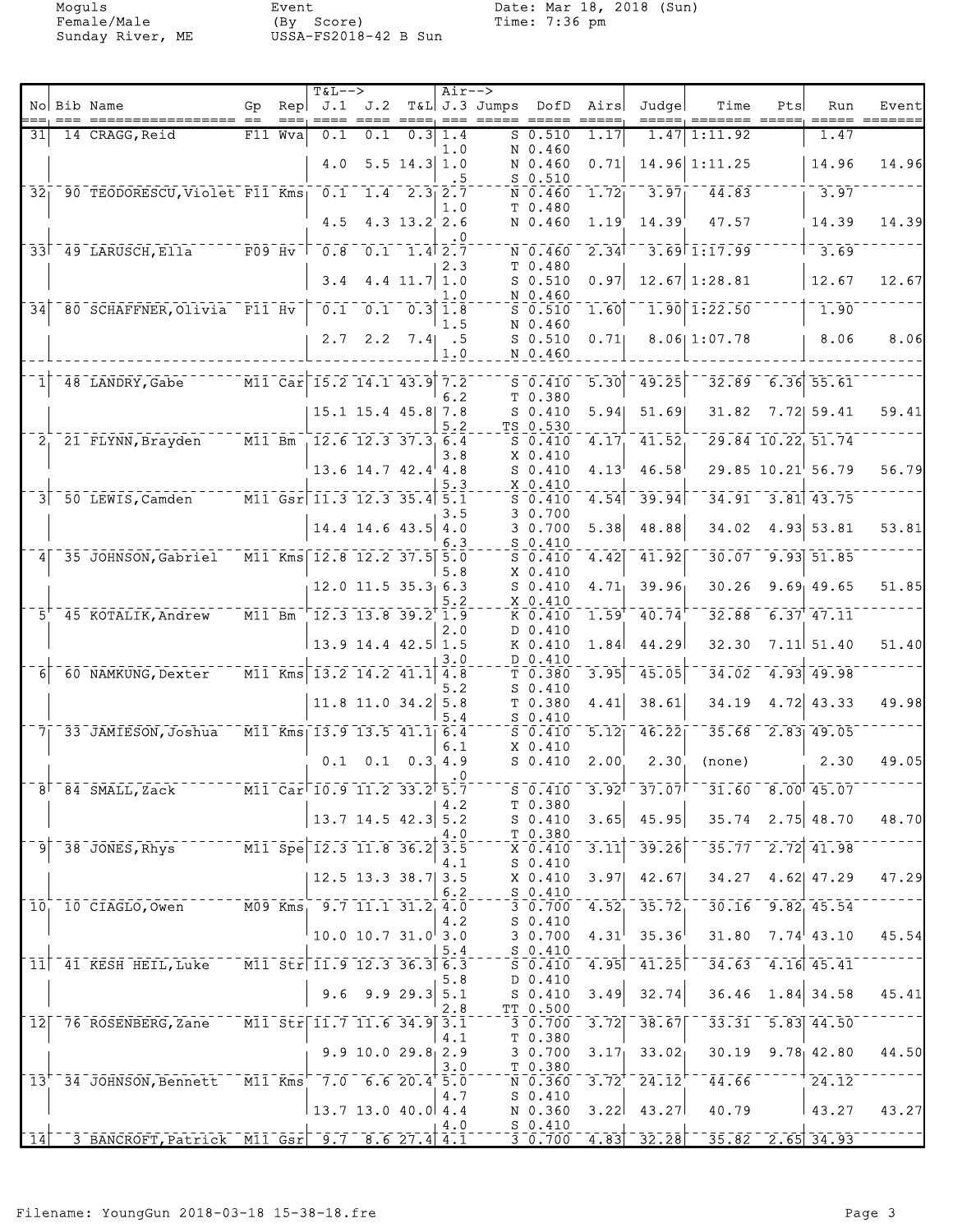Moguls Event Date: Mar 18, 2018 (Sun)

|                  |                                                                                                                                                                                                                                                                                                                                                                                                                                      |    |      | $T&L-->$                                                                                                 |                            |               | $Air--$ |                 |                                                                                                                   |                             |                                                    |                    |      |                           |       |
|------------------|--------------------------------------------------------------------------------------------------------------------------------------------------------------------------------------------------------------------------------------------------------------------------------------------------------------------------------------------------------------------------------------------------------------------------------------|----|------|----------------------------------------------------------------------------------------------------------|----------------------------|---------------|---------|-----------------|-------------------------------------------------------------------------------------------------------------------|-----------------------------|----------------------------------------------------|--------------------|------|---------------------------|-------|
|                  | No Bib Name                                                                                                                                                                                                                                                                                                                                                                                                                          | Gp | $==$ | $\mathsf{Rep} \mathsf{J.1}$                                                                              | J.2                        |               |         | $T&L$ J.3 Jumps | DofD                                                                                                              | Airs                        | Judge                                              | Time               | Pts  | Run                       | Event |
|                  |                                                                                                                                                                                                                                                                                                                                                                                                                                      |    |      |                                                                                                          | $12.6$ 13.0 38.4 3.6       |               | 3.7     |                 | TS 0.530<br>3 0.700                                                                                               | 4.52                        | 42.92                                              | 37.67              |      | 0.31' 43.23               | 43.23 |
|                  |                                                                                                                                                                                                                                                                                                                                                                                                                                      |    |      |                                                                                                          |                            |               | 4.9     |                 | $S_0.410$                                                                                                         |                             |                                                    |                    |      |                           |       |
|                  | $15$ <sup><math>-25</math></sup> $HALL$ , Ryan                                                                                                                                                                                                                                                                                                                                                                                       |    |      | $\overline{M11}$ $\overline{Gsr}$ $\overline{11.5}$ $\overline{12.6}$ $\overline{36.2}$ $\overline{5.7}$ |                            |               |         |                 | $3 - 0.700$                                                                                                       |                             | $\overline{5.62}$   41.77                          | 41.58              |      | 41.77                     |       |
|                  |                                                                                                                                                                                                                                                                                                                                                                                                                                      |    |      |                                                                                                          | $12.8$ 12.9 38.6 4.1       |               | 4.3     |                 | T 0.380<br>3 0.700                                                                                                | 4.61                        | 43.16                                              | 39.64              |      | 43.16                     | 43.16 |
| 16               | [11] CLAFFEY, Liam [11] Kms [6.4 8.3 22.1 2.7]                                                                                                                                                                                                                                                                                                                                                                                       |    |      |                                                                                                          |                            |               | 4.6     |                 | T 0.380<br>$X$ 0.410                                                                                              | $\overline{3.60}$           | $-25.65$                                           |                    |      | $35.89 - 2.56$ 28.21      |       |
|                  |                                                                                                                                                                                                                                                                                                                                                                                                                                      |    |      |                                                                                                          | $11.5$ $11.7$ $34.8$ $2.1$ |               | 6.1     |                 | $S_0.410$<br>X 0.410                                                                                              | 2.50                        | 37.30                                              | 34.17              |      | $4.74$ $42.04$            | 42.04 |
|                  |                                                                                                                                                                                                                                                                                                                                                                                                                                      |    |      |                                                                                                          |                            |               | 4.0     |                 | $S_0.410$                                                                                                         |                             |                                                    |                    |      |                           |       |
|                  | 17 13 COVELL, Jackson                                                                                                                                                                                                                                                                                                                                                                                                                |    |      | $\overline{M11}$ Kms 10.3 10.8 31.7 4.8                                                                  |                            |               | 4.5     |                 | T 0.380<br>$S_0.410$                                                                                              | 3.66                        | 35.31                                              |                    |      | $33.17$ 6.01 41.32        |       |
|                  |                                                                                                                                                                                                                                                                                                                                                                                                                                      |    |      | 8.1                                                                                                      |                            | $7.323.1$ 5.0 | 3.8     |                 | T 0.380<br>$S_0.410$                                                                                              | 3.45                        | 26.55                                              | 34.59              |      | $4.21$ 30.76              | 41.32 |
| $\overline{18}$  | 6 BULGER, Leyton M11 Spe 11.9 11.2 34.7 4.0                                                                                                                                                                                                                                                                                                                                                                                          |    |      |                                                                                                          |                            |               |         |                 | X 0.410<br>$S_0.410$                                                                                              | 3.97                        | 38.62                                              | $\overline{40.67}$ |      | 38.62                     |       |
|                  |                                                                                                                                                                                                                                                                                                                                                                                                                                      |    |      |                                                                                                          | $11.6$ 12.4 36.0 4.4       |               | 5.7     |                 | X 0.410                                                                                                           | 4.01                        | 40.01                                              | 42.29              |      | 40.01                     | 40.01 |
|                  | $\overline{M1}$ $\overline{W}$ $\overline{u}$ $\overline{u}$ $\overline{v}$ $\overline{a}$ $\overline{u}$ $\overline{u}$ $\overline{u}$ $\overline{u}$ $\overline{u}$ $\overline{u}$ $\overline{u}$ $\overline{u}$ $\overline{u}$ $\overline{u}$ $\overline{u}$ $\overline{u}$ $\overline{u}$ $\overline{u}$ $\overline{u}$ $\overline{u}$ $\overline{u}$ $\overline{u}$ $\overline{$<br>$19$ <sup>-73</sup> ROCK, Eli <sup>--</sup> |    |      |                                                                                                          |                            |               | 5.4     |                 | $S_0.410$<br>T 0.380                                                                                              | 3.31                        | 18.91                                              | $\overline{42.05}$ |      | 18.91                     |       |
|                  |                                                                                                                                                                                                                                                                                                                                                                                                                                      |    |      |                                                                                                          | 11.4 12.2 35.4 3.3         |               | 4.0     |                 | $S_0.410$<br>3 0.700                                                                                              | 3.74                        | 39.14                                              | 37.69              |      | 0.29, 39.43               | 39.43 |
|                  |                                                                                                                                                                                                                                                                                                                                                                                                                                      |    |      |                                                                                                          |                            |               | 3.5     |                 | $S_0.410$                                                                                                         |                             |                                                    |                    |      |                           |       |
|                  | 20 <sup>+</sup> 52 LONG, Peyton M11 Wva <sup>-11.6</sup> 13.1 37.0 <sup>+</sup> 3.2                                                                                                                                                                                                                                                                                                                                                  |    |      |                                                                                                          |                            |               | 1.2     |                 | $S \ 0.410$<br>N 0.360                                                                                            | $\overline{1.74}^{\dagger}$ | $-38.79$                                           | $\overline{43.94}$ |      | 38.79                     |       |
|                  |                                                                                                                                                                                                                                                                                                                                                                                                                                      |    |      |                                                                                                          | $11.1$ 11.9 34.5 4.3       |               |         |                 | T 0.380                                                                                                           | 2.86                        | 37.36                                              | 45.08              |      | 37.36                     | 38.79 |
| $\overline{21}$  | $78$ ROYALL, Tate $78$ M11 Car                                                                                                                                                                                                                                                                                                                                                                                                       |    |      |                                                                                                          | $-8.0$ $-8.5$ 24.8 2.8     |               | 3.0     |                 | $S_0.410$<br>30.700                                                                                               | 3.55                        | 28.30                                              | 39.88              |      | 28.30                     |       |
|                  |                                                                                                                                                                                                                                                                                                                                                                                                                                      |    |      |                                                                                                          | $11.5$ 12.8 36.5 1.9       |               | 3.9     |                 | $S_0.410$<br>TT 0.500                                                                                             | 2.26                        | 38.71                                              | 38.33              |      | 38.71                     | 38.71 |
| 22 <sub>1</sub>  | 31 HOOD, Mortimer M11 Str 11.0 10.3 32.0 3.9                                                                                                                                                                                                                                                                                                                                                                                         |    |      |                                                                                                          |                            |               | 3.2     |                 | $S$ 0.410<br>D 0.410                                                                                              | 2.86                        | 34.81                                              | 41.97              |      | 34.81                     |       |
|                  |                                                                                                                                                                                                                                                                                                                                                                                                                                      |    |      |                                                                                                          | $11.5$ 12.6 36.2 3.0       |               | 3.1     |                 | $S_0.410$<br>$S_0.410$                                                                                            | 2.54                        | 38.69                                              | 40.19              |      | 38.69                     | 38.69 |
|                  |                                                                                                                                                                                                                                                                                                                                                                                                                                      |    |      |                                                                                                          |                            |               | 3.2     |                 | D 0.410                                                                                                           |                             |                                                    |                    |      |                           |       |
|                  | 23 89 SWEENEY, Parker                                                                                                                                                                                                                                                                                                                                                                                                                |    |      | $\overline{M11}$ Kms 6.8 5.4 18.3 3.0                                                                    |                            |               | 3.0     |                 | T <sub>0.380</sub><br>$S_0.410$                                                                                   |                             | $\sqrt{2.37}$ <sup>-</sup> 20.67                   | 40.22              |      | 20.67                     |       |
|                  |                                                                                                                                                                                                                                                                                                                                                                                                                                      |    |      |                                                                                                          | $11.7$ 12.3 36.0 2.0       |               | 2.0     |                 | T 0.380<br>$S_0.410$                                                                                              | 1.58                        | 37.58                                              | 37.10              | 1.03 | 38.61                     | 38.61 |
| 24               |                                                                                                                                                                                                                                                                                                                                                                                                                                      |    |      |                                                                                                          |                            |               | 1.0     |                 | $\overline{N}$ 0.360<br>$S_0.410$                                                                                 | $\overline{0.84}$           | $-27.99$                                           | $\overline{41.38}$ |      | 27.99                     |       |
|                  |                                                                                                                                                                                                                                                                                                                                                                                                                                      |    |      |                                                                                                          | $11.4$ 13.1 36.8 2.1       |               |         |                 | N 0.360                                                                                                           | 0.75                        | 37.50                                              | 40.56              |      | 37.50                     | 37.50 |
|                  | 25 113 BAHNIK, Nate ______ M11 Str 9.9 10.3 30.3 5.2                                                                                                                                                                                                                                                                                                                                                                                 |    |      |                                                                                                          |                            |               |         |                 | $S - 0.410$                                                                                                       | 3.38                        | 33.68                                              | 38.04              |      | 33.68                     |       |
|                  |                                                                                                                                                                                                                                                                                                                                                                                                                                      |    |      |                                                                                                          | $10.4$ 11.8 33.3 2.0       |               | 3.3     |                 | T 0.380<br>TT 0.500                                                                                               |                             | $2.23^{\dagger}$ 35.53                             |                    |      | $37.07$ 1.07 36.60        | 36.60 |
|                  | 26 65 0 HANLON, Finnegan M11 Str 0.8 1.8 3.9 2.5                                                                                                                                                                                                                                                                                                                                                                                     |    |      |                                                                                                          |                            |               | 3.0     |                 | $S_0.410$<br>$\frac{-}{3}$ $\frac{1}{0}$ , $\frac{1}{7}$ $\frac{1}{0}$ $\frac{1}{0}$                              |                             | $\overline{2.36}$ $\overline{6.26}$ $\overline{6}$ |                    |      | $-30.52 - 9.36$ 15.62     |       |
|                  |                                                                                                                                                                                                                                                                                                                                                                                                                                      |    |      |                                                                                                          |                            |               | 1.5     |                 | K 0.410                                                                                                           |                             |                                                    |                    |      |                           |       |
|                  |                                                                                                                                                                                                                                                                                                                                                                                                                                      |    |      |                                                                                                          | $9.5$ 7.9 26.1 3.5         |               | 2.0     |                 | 30.700<br>K 0.410                                                                                                 |                             | $3.27$ 29.37                                       |                    |      | $32.28$ $7.13$ $36.50$    | 36.50 |
|                  | 27 29 HICKS, Reginald M09 Car 0.5 1.3 2.7 2.7                                                                                                                                                                                                                                                                                                                                                                                        |    |      |                                                                                                          |                            |               |         |                 | $\overline{3}\,\overline{0}\,\overline{.}\,\overline{7}\,\overline{0}\,\overline{0}$ $\overline{0}\,\overline{.}$ | 4.26                        | $^{-1}$ 6.96 $ $                                   |                    |      | $36.72 - 1.51 - 8.47$     |       |
|                  |                                                                                                                                                                                                                                                                                                                                                                                                                                      |    |      |                                                                                                          | $9.0$ 10.5 29.3 3.0        |               | 5.8     |                 | $S_0.410$<br>30.700                                                                                               |                             | 3.74, 32.99                                        |                    |      | $36.72 \quad 1.51, 34.50$ | 34.50 |
|                  | 28 <sup>+-70</sup> PIRAIN, Reese M11 Sev <sup>-</sup> 11.1 9.6 31.0 <sup>+</sup> 1.5                                                                                                                                                                                                                                                                                                                                                 |    |      |                                                                                                          |                            |               | 4.0     |                 | $S_0.410$<br>$\overline{D}$ $\overline{0.410}$ $\overline{0}$                                                     |                             | $1.96$ <sup>† -</sup> 33.01 <sup>⊦-</sup>          |                    |      | $-38.89$ $   +$ $33.01$   |       |
|                  |                                                                                                                                                                                                                                                                                                                                                                                                                                      |    |      |                                                                                                          | 4.4 $5.5$ 14.9 1.5         |               | 3.3     |                 | $S_0.410$<br>$D$ 0.410                                                                                            |                             | $1.96$ 16.81                                       | 40.41              |      | 16.81                     | 33.01 |
|                  | 94 WARNER, Andreas M11 Lon 5.1 5.0 15.1 4.0                                                                                                                                                                                                                                                                                                                                                                                          |    |      |                                                                                                          |                            |               | 3.3     |                 | S 0.410                                                                                                           |                             |                                                    |                    |      |                           |       |
| $\overline{29}$  |                                                                                                                                                                                                                                                                                                                                                                                                                                      |    |      |                                                                                                          |                            |               | 3.2     |                 | T 0.380<br>N 0.360                                                                                                |                             | $\overline{2.67}$ <sup>-</sup> 17.82               | $50.22^{--}$       |      | 17.82                     |       |
|                  |                                                                                                                                                                                                                                                                                                                                                                                                                                      |    |      |                                                                                                          | $9.1$ 11.0 30.2 3.5        |               | 3.3     |                 | S <sub>0.410</sub><br>T 0.380                                                                                     |                             | $2.68$ 32.83                                       | 49.52              |      | 32.83                     | 32.83 |
| $\bar{3}\bar{0}$ |                                                                                                                                                                                                                                                                                                                                                                                                                                      |    |      |                                                                                                          |                            |               | 5.4     |                 | S 0.410<br>N 0.360                                                                                                |                             | $3.62$ <sup>-28.07</sup>                           | $\overline{44.59}$ |      | 28.07                     |       |
|                  |                                                                                                                                                                                                                                                                                                                                                                                                                                      |    |      | 9.7                                                                                                      |                            | 9.628.94.0    |         |                 | S <sub>0.410</sub>                                                                                                | 2.64'                       | 31.59                                              | 45.34              |      | 31.59                     | 31.59 |
|                  | 31 107 BAILEY, Ryder M11 Goul 5.6 4.9 15.8 3.1                                                                                                                                                                                                                                                                                                                                                                                       |    |      |                                                                                                          |                            |               | 2.8     |                 | N 0.360                                                                                                           |                             | $50.410 - 2.17 - 17.92$                            | 47.24              |      | 17.92                     |       |
|                  |                                                                                                                                                                                                                                                                                                                                                                                                                                      |    |      |                                                                                                          | $8.1$ 9.0 25.7 2.9         |               | 2.5     |                 | N 0.360                                                                                                           |                             | $S$ 0.410 3.20 28.85                               | 47.06              |      | 28.85                     | 28.85 |